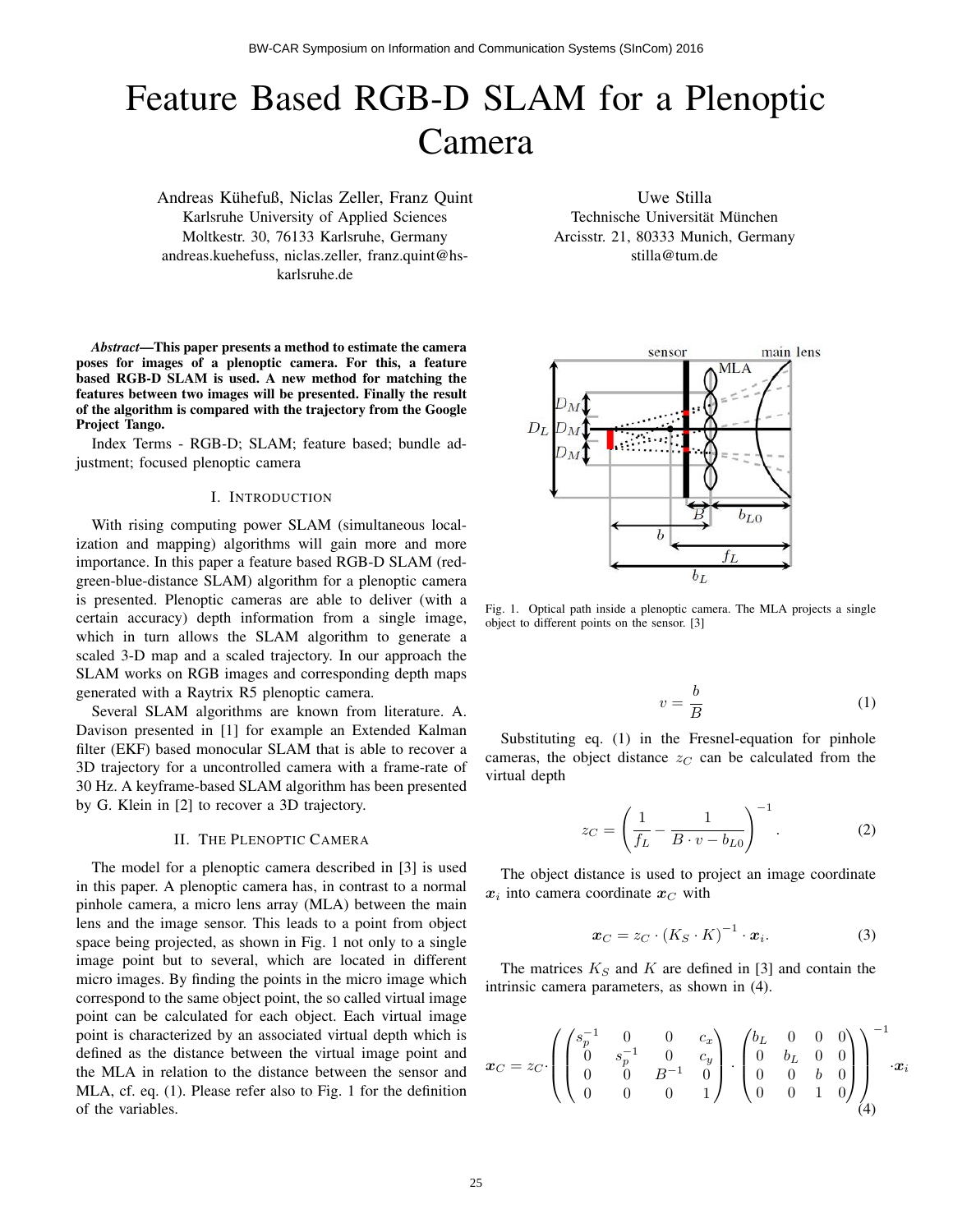The parameter  $b<sub>L</sub>$  is the distance of the virtual image to the optical center of the main lens and is calculated using the Fresnel equation for the main lens

$$
b_L = \left(\frac{1}{f_L} - \frac{1}{a_L}\right)^{-1}.\tag{5}
$$

#### III. FEATURE ACQUISITION

This section describes which feature types are used and how features are matched between images. First the raw images of a plenoptic camera have to be converted into RGB and depth map images. For this, the method presented in [4] is used. After feature extraction, a matching between features in two consecutive images is established.

#### *A. Image acquisition*

The scene is recorded with a plenoptic camera. After recording, all raw images are converted to RGB and depthmap images, which in our case have the size 1024 x 1024 pixels. To do this, we use the method presented in [4]. The depth map contains for each pixel a virtual depth, which is coded as a 16-bit grayscale value. Conversion to the virtual depth  $v$  cf. eq. (1) is performed as suggested in [5] with

$$
v = \frac{1}{1 - \frac{grayscale_{16-bit}}{65535}}.
$$
 (6)

This virtual depth is used together with the internal camera parameters  $f_L$ , B and  $b_{L0}$ , which have been determined in a previous calibration step, to calculate the object distance  $z<sub>C</sub>$ with eq. (2). Finally, the camera coordinates of a point can be calculated with eq. (3) out of the image coordinates.

Due to the small baseline between the micro images projected by the MLA, estimation of the virtual depth from a single image of a plenoptic camera is possible within a limited accuracy. Depth estimation can be improved using the larger baseline between successive images of a video. For this, corresponding points have to be matched. This is done with a new method, which we call Slope Matching and which is presented in the following.

# *B. Slope Matching*

Interesting points in the images of the video sequence are detected using the SURF feature detector [6]. After detecting all SURF features in two consecutive images, a match for each feature from the first image is searched in the second. This is done by looking for nearest neighbour with the method presented in [7] and considering the feature quality attributes delivered by the SURF detector. The resulting matches for two consecutive images are shown in Fig. 2.



Fig. 2. Resulting matches for two consecutive images, after next neighbor search.

As one can see in Fig. 2 there are many wrong matches which have to be removed. To remove the wrong matches, we just stick the two images side by side and calculate the slope of the line connecting the matched points (blue lines in Fig. 2) with

$$
m_i = \frac{y_{i,2} - y_{i,1}}{(x_{i,2} + 1024) - x_{i,1}}.\tag{7}
$$

After calculating the slope for each match, the median of all slopes is computed. Each match will be marked as wrong if it doesnt satisfy condition (8), where  $\epsilon$  is a suitably chosen threshold.

$$
m_{median} - \epsilon \le m_i \le m_{median} + \epsilon \tag{8}
$$

Since the rotation and the translation between two consecutive images of a video is small, the slope for each match should be within the limits given by  $\epsilon$ . Inequation (8) removes all matches with slopes that differ significantly from the median.

After this operation there still might remain wrong matches, e.g. between a feature from the very left of the first image to a feature of the very right in the second image, but having the slope similar to the median. To remove these wrong matches, the two pictures are stacked one above the other and the previous step is repeated. Mathematically this is done by calculating the inverse slope  $m'_i$  of the matches

$$
m_i' = \frac{x_{i,2} - x_{i,1}}{(y_{i,2} + 1024) - y_{i,1}}.
$$
\n(9)

Again the median will be determined and a constraint similar to the one presented in ineq. (8) removes all matches with a wrong slope. The result of both slope filters is shown in Fig. 3.



Fig. 3. Resulting matches for two consecutive images, after next neighbor search and slope filters.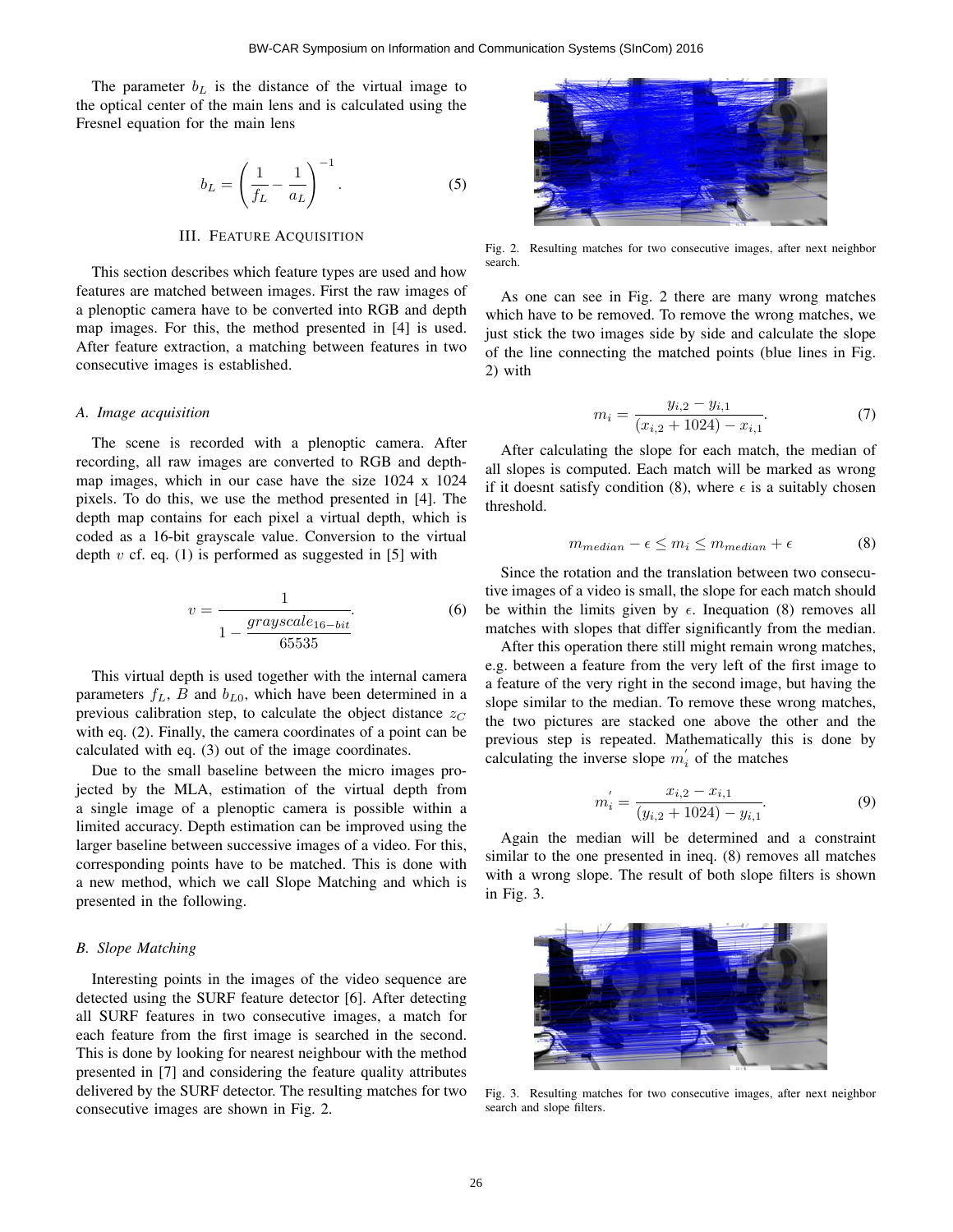The resulting matches will be used for pose estimation between two consecutive images.



Fig. 4. Feature chain between three images.

The baseline can be further extended, if matches are not restricted to consecutive images. For this we use a feature chain as shown in Fig. 4. If a feature is matched between the first and the second and also between the second and the third image, the feature from the first image is linked to the feature from the third image. The yellow x in the third image shows an feature that could not be matched. The feature chain is broken for this feature.

# IV. POSE ESTIMATION

Pose estimation is divided into two parts: First initial poses are estimated between two consecutive images. After estimating enough poses, a local bundle adjustment will be performed.

#### *A. Transformation Matrix*

To estimate the pose for two consecutive images, the transformation matrix has to be estimated. The transformation matrix is defined by three rotations and three translations. These six parameters form the camera vector  $\alpha$  as shown in eq. (10) and need to be estimated for every new image.

$$
\boldsymbol{a} = \begin{pmatrix} \alpha & \beta & \gamma & t_x & t_y & t_z \end{pmatrix}^T \tag{10}
$$

#### *B. Initial pose estimation*

Instead of estimating the twelve (mutually dependent) elements of the transformation matrix in homogeneous coordinates between the camera coordinate systems of two images, we estimate directly the six elements of  $\alpha$  with an iterative procedure.

The first pose is estimated using the results of the slope matching shown in Fig. 3. First the features are projected from the image coordinate system in the camera coordinate system using eq. (4). Now they can be transformed from the camera coordinates corresponding to the first image in the camera coordinates corresponding to the second image. This is done by multiplying the coordinates with the transformation matrix  $T$  as shown in (11).

$$
\boldsymbol{x}'_C = T \cdot \boldsymbol{x}_C \tag{11}
$$

The transformation matrix  $T$  is the one which is determined by the vector  $\alpha$  to be estimated. At the beginning of the iterative process, the matrix is initialized with the identity matrix.

The coordinates of the features from the first image in the camera coordinate system of the second image can be backprojected in the image coordinate system if the second image by using the inverse of eq. (3), as shown in (12).

$$
\boldsymbol{x}_{i}^{'} = \frac{1}{z_{C}} \cdot (K_{S} \cdot K) \cdot \boldsymbol{x}_{C}^{'}
$$
 (12)

Note that the matrix  $K_s$  is the same for both images since the camera remains unchanged. The matrix  $K$  however needs to be adapted, since it depends on  $b<sub>L</sub>$ , which is a function of the virtual depth (see eq. (5)). After transforming every feature of the first image into the second image (initially with the identity matrix), there will remain a reprojection error for each match, expressed as the difference between the position vector of a feature from the first image transformed to the second image and its match in the second image (eq.  $(13)$ ). The position vectors are three-dimensional since they describe points in the virtual image. The third dimension in the virtual image is the virtual depth.

$$
\boldsymbol{r}_{j}\left(\boldsymbol{a}\right)=\boldsymbol{x}_{i_{j}}^{'}-\boldsymbol{x}_{i_{j}}=\begin{pmatrix}x_{i_{j}}^{'}\\y_{i_{j}}^{'}\\v_{i_{j}}^{'}\\1\end{pmatrix}-\begin{pmatrix}x_{i_{j}}\\y_{i_{j}}\\v_{i_{j}}\\1\end{pmatrix}
$$
(13)

The goal is to find the camera vector  $\alpha$  (and thus implicitly the transformation matrix  $T$ ) which minimizes the mean reprojection error over all matches:

$$
\boldsymbol{a}' = \min_{\boldsymbol{a}} \sum_{j=1}^{n} ||\boldsymbol{r}_j(\boldsymbol{a})|| \tag{14}
$$

To solve the minimization problem, the Gauss-Newton algorithm is applied. To minimize the impact of outliers, Tukeys biweight cost function is used [8]. This function suppresses outliers by weighting them with zero, as shown in (15).

$$
w_{Tb} = \begin{cases} \left(1 - \frac{r_j^2}{\sigma^2}\right)^2 & |r_j| \le \sigma\\ 0 & |r_j| > \sigma \end{cases} \tag{15}
$$

By weighting large outliers with zero, wrong matches will not influence the estimation. For calculating the weight  $w_{T_b}$ , the empirical standard deviation  $\sigma$  of the errors is used.

# *C. Bundle adjustment*

To optimize the camera position for more than just two images a local bundle adjustment [9] is performed. The bundle adjustment is called local since is not carried out over all images (frames) of the sequence, but only from a so called key-frame to the next key-frame. A new key-frame is set, if the number of matches in a feature chain (see Figure 4) falls below a threshold. In our experiments we have set a new key-frame when the number of matches has fallen below a threshold. However, even if the number of matches exceeds the threshold, every sixth frame is set as a key-frame to ensure that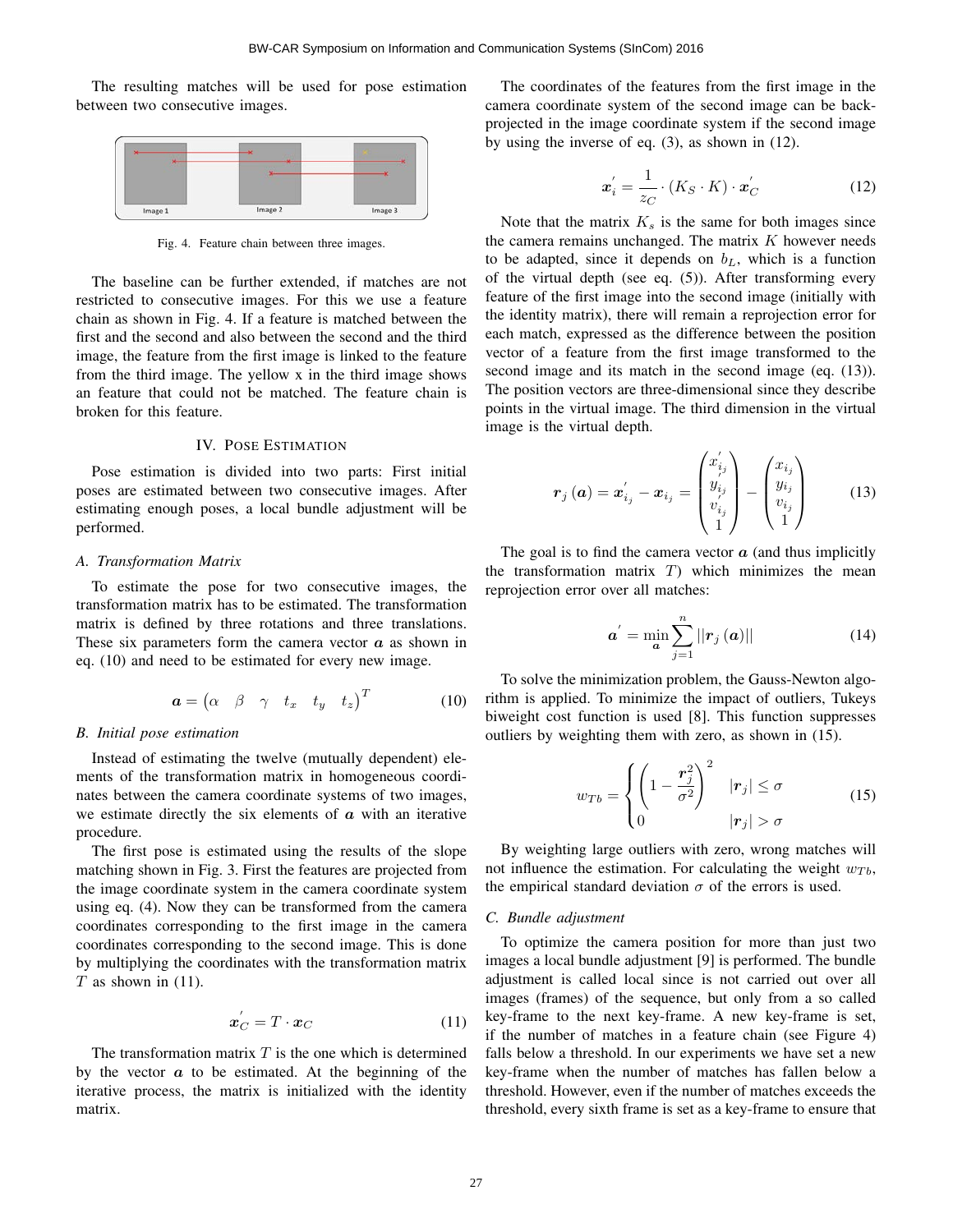the bundle adjustment is executed with a sufficient frequency to prevent a drift.

The  $m$  images contained between the two key-frames participate in the local bundle adjustment with their camera vectors  $a_k$ . Consider that for a total of n world points  $b_i$  matches have been found. The world points are given by their homogeneous coordinate vector

$$
\boldsymbol{b}_{j} = \begin{pmatrix} x_{w_j} & y_{w_j} & z_{w_j} & 1 \end{pmatrix}^T. \tag{16}
$$

The residual error of the world points, projected in the corresponding frames depends of course on the camera vectors  $a_k$  as shown in eq. (17)

$$
\boldsymbol{r}_{jk}(\boldsymbol{a}_k, \boldsymbol{b}_j) = \boldsymbol{x}_{i_{jk}}'(\boldsymbol{a}_k, \boldsymbol{b}_j) - \boldsymbol{x}_{i_{jk}}.
$$
 (17)

The image coordinates used to calculate the error are obtained by projecting the world points in the corresponding frames using eq. (18), which is similar to eq. (12)

$$
\boldsymbol{x}_{i_{jk}}^{'}\left(\boldsymbol{a}_{k},\boldsymbol{b}_{j}\right)=T_{a_{k}}\cdot\frac{1}{z_{w_{k}}}\cdot\left(K_{S}\cdot K\right)\cdot\boldsymbol{b}_{j}.\tag{18}
$$

The task of the bundle adjustment is to find the parameters which minimize the mean error over the  $n$  world points and  $m$  camera positions with

$$
\left\{\boldsymbol{a}_{k}^{\prime},\boldsymbol{b}_{j}^{\prime}\right\}=\min_{\boldsymbol{a}_{k},\boldsymbol{b}_{j}}\sum_{k=1}^{m}\sum_{j=1}^{n}||\boldsymbol{r}_{jk}\left(\boldsymbol{a}_{k},\boldsymbol{b}_{j}\right)||. \qquad (19)
$$

To minimize the effect of outliers, we use in this step also Tukeys biweighted function (15).

# V. EVALUATION

To evaluate the presented RGB-D SLAM algorithm, two experiment setups have been made. The first is a set of 40 images with known ground truth and the second is a set of 1974 images where the trajectory is compared with the one estimated by the Project Tango of Google. Example images for both experiments are shown in Fig. 5 and Fig. 6.



Fig. 5. Image 20 / 40 of the first experiment



Fig. 6. Image 800 / 1974 of the second experiment

# *A. Comparison with ground truth*

The first experiment contains a small number of 40 images which have been recorded in a known grid. First, the camera was moved 19 cm to the right in one cm steps. After that the camera was moved 10 cm back, again in steps of 1 cm each. At last, the camera was moved 19 cm back to the left, in 2 cm steps. The last step amounted again to one cm. Thus the camera was at the end of the movement 10 cm behind its start position. The result of the RGB-D SLAM without a bundle adjustment is shown in Fig. 7. The blue cones mark the position and the orientation of the camera as estimated by our SLAM algorithm without bundle adjustment. The white cones show the ground truth.



Fig. 7. Result for the first experiment, without bundle adjusment. Blue cones mark the estimated trajectory, the white ones the ground truth.

As one can see in Fig. 7 there is a big drift when not using local bundle adjustment. The trajectory for the same images with local bundle adjustment is shown in Fig. 8.



Fig. 8. Result for the first experiment, with bundle adjusment. Blue cones mark the estimated trajectory, the white ones the ground truth.

As one can see in Fig. 8 the estimated trajectory fits well to the known ground truth. The drift error is compensated by the local bundle adjustment.

# *B. Comparison with Google Project Tango*

The second experiment was done on a longer trajectory, using 1974 images. To evaluate the result, the experiment was recorded in parallel with the plenoptic camera and with a tablet